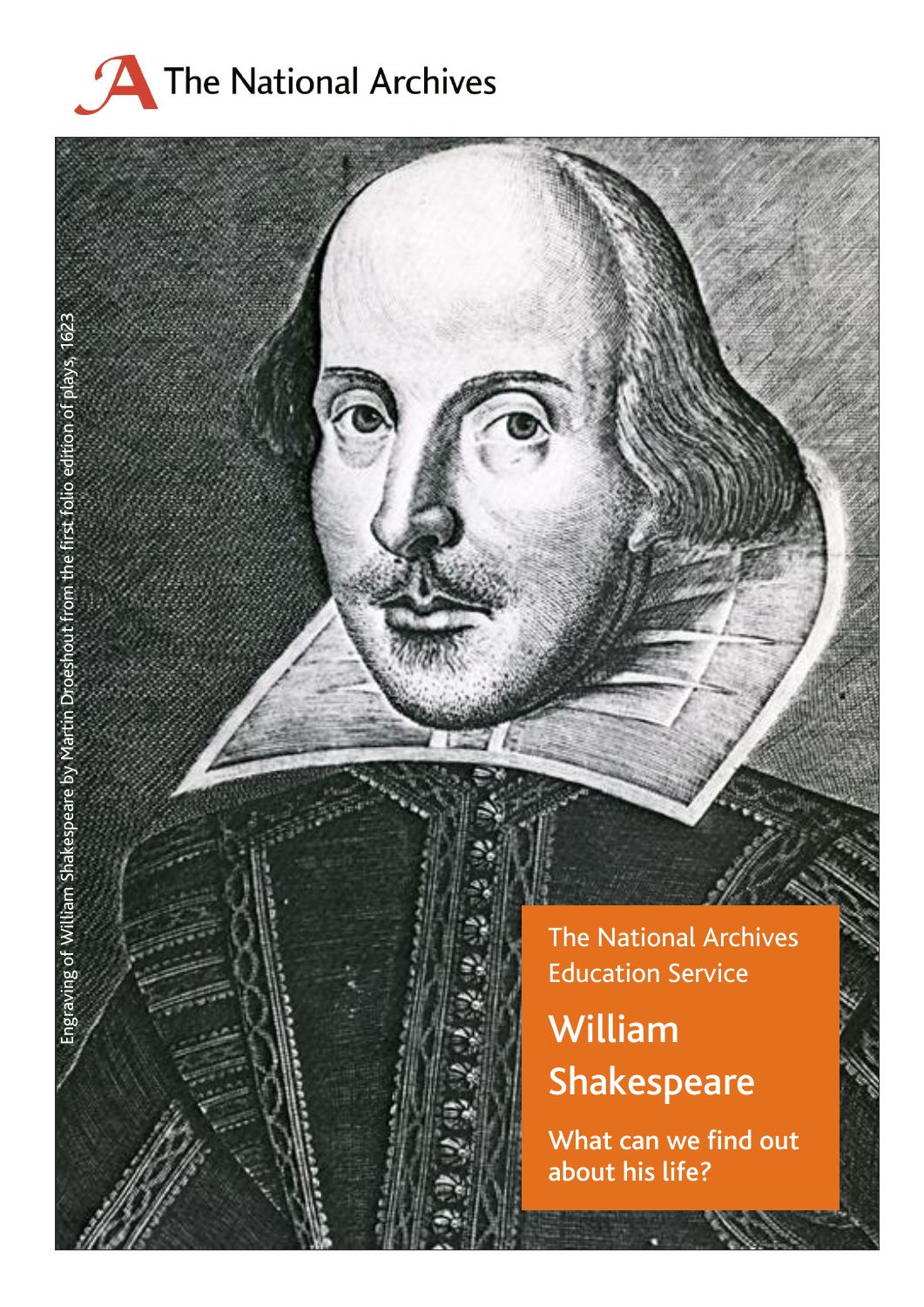## **Introduction**

Lesson at a Glance

Suitable For: KS1-3

### Time Period:

Early Modern 1485- 1750

### Curriculum Link:

The lives of significant people who have contributed to national and international achievements.

### Enquiry Questions:

What can we find out about William Shakespeare's life?

#### Resources needed:

Printed sources

## William Shakespeare

William Shakespeare is often thought of as one of the greatest writers in the English language. His plays have been translated into every major language, and are performed more often than any other playwright. Shakespeare's writing also affected the way the English language evolved, and several words and phrases, such as 'all's well that ends well', 'with bated breath' and 'a foregone conclusion' have moved into everyday use.

This lesson gives you the chance to look at primary sources concerning Shakespeare, including his will and information about his taxes.

## Contents:

| <b>Background:</b>                      |    |
|-----------------------------------------|----|
| Teacher's notes: www.communications.com |    |
| <b>Source One:</b>                      |    |
| <b>Source Two:</b>                      |    |
| <b>Source Three:</b>                    | 11 |
| <b>Source Four:</b>                     | 13 |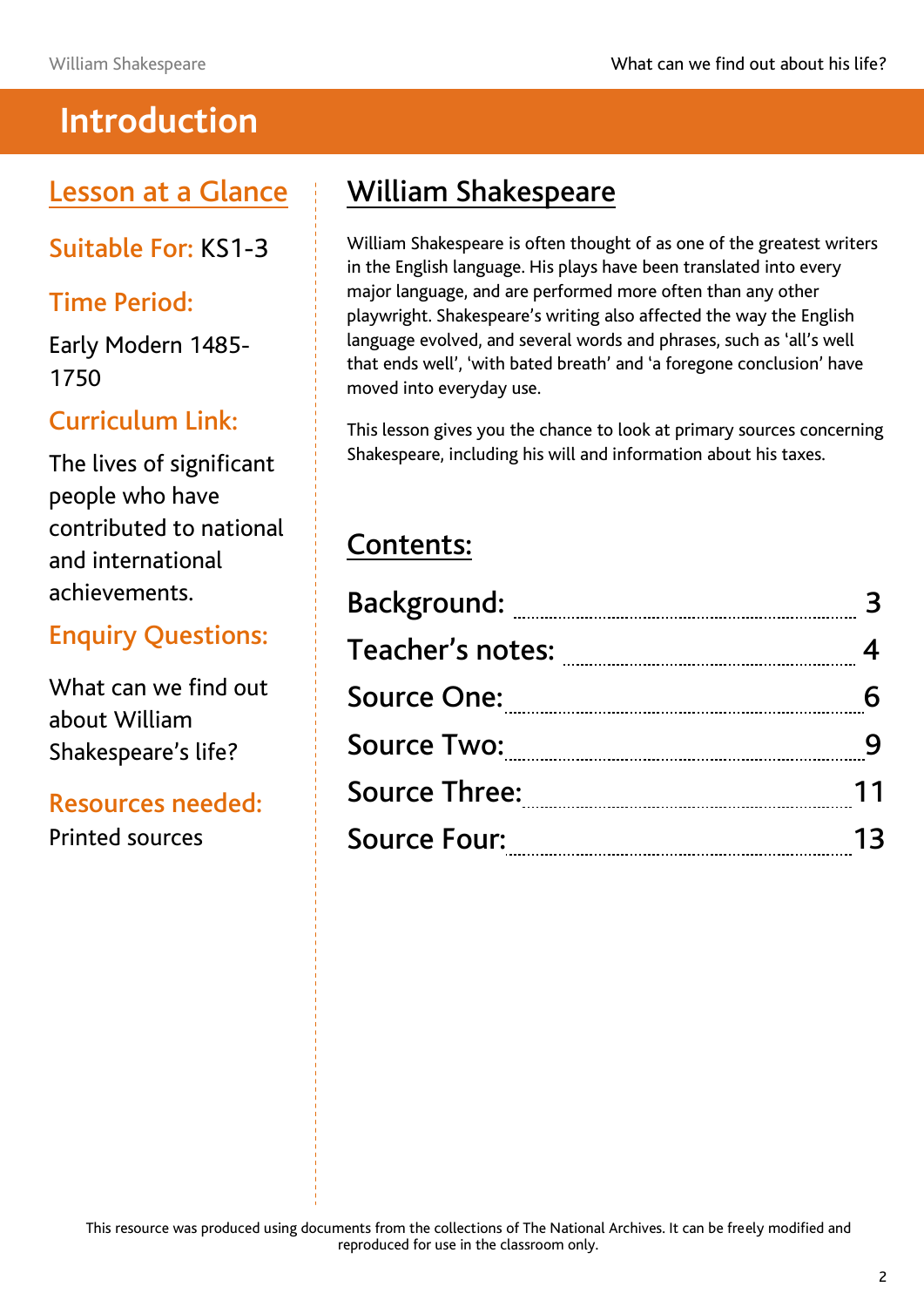## **Background**

William Shakespeare, also known as the 'Bard', was born in Stratford-upon-Avon on April 23rd 1564. It is thought he married his wife, Anne Hathaway, in 1582, although we have no specific marriage certificate. He pursued a career as an actor, poet and dramatist in London. His now famous plays were performed widely during his lifetime, often at the purpose-built Globe Theatre in London on the south bank of the Thames. The first folio was published in 1623, with 154 sonnets, 37 plays, and 2 long poems. It is suggested that his friends put it together in case others tried to copy Shakespeare's work and claim it as their own. Since then, he has become internationally renowned as the world's greatest ever playwright.

On March 25th 1616, William Shakespeare made his will, signed 'by me, William Shakspeare'. He died on April 25th that same year. Some people believe that he caught a fever at a 'merry party' thrown by Ben Johnson. Others prefer to say that no cause of death was officially recorded.

Shakespeare's will itself is a matter of debate. The last will and testament helps us to learn about Shakespeare at the end of his life, providing us with minute details about his final wishes. The source evidence in this lesson shows that he was a man of considerable wealth by the time he died, and that most of it was left to his eldest daughter, Susannah Hall. The will also provides us with one of only six samples of his signature. The issue of leaving his 'second best bed' appears insulting and mean to us today. Some experts explain that the 'second best bed' was actually the bed in which William and his wife Anne would have slept, as the best bed would have been kept for guests only. Others describe this as a direct insult to his wife, yet there are also suggestions that leaving a bed to your wife was actually a magnificent gift, as all the valuable bed linen and fine materials would be included. Finally it has also been proposed that a wife would always get the second best things, with the best reserved for a son or daughter.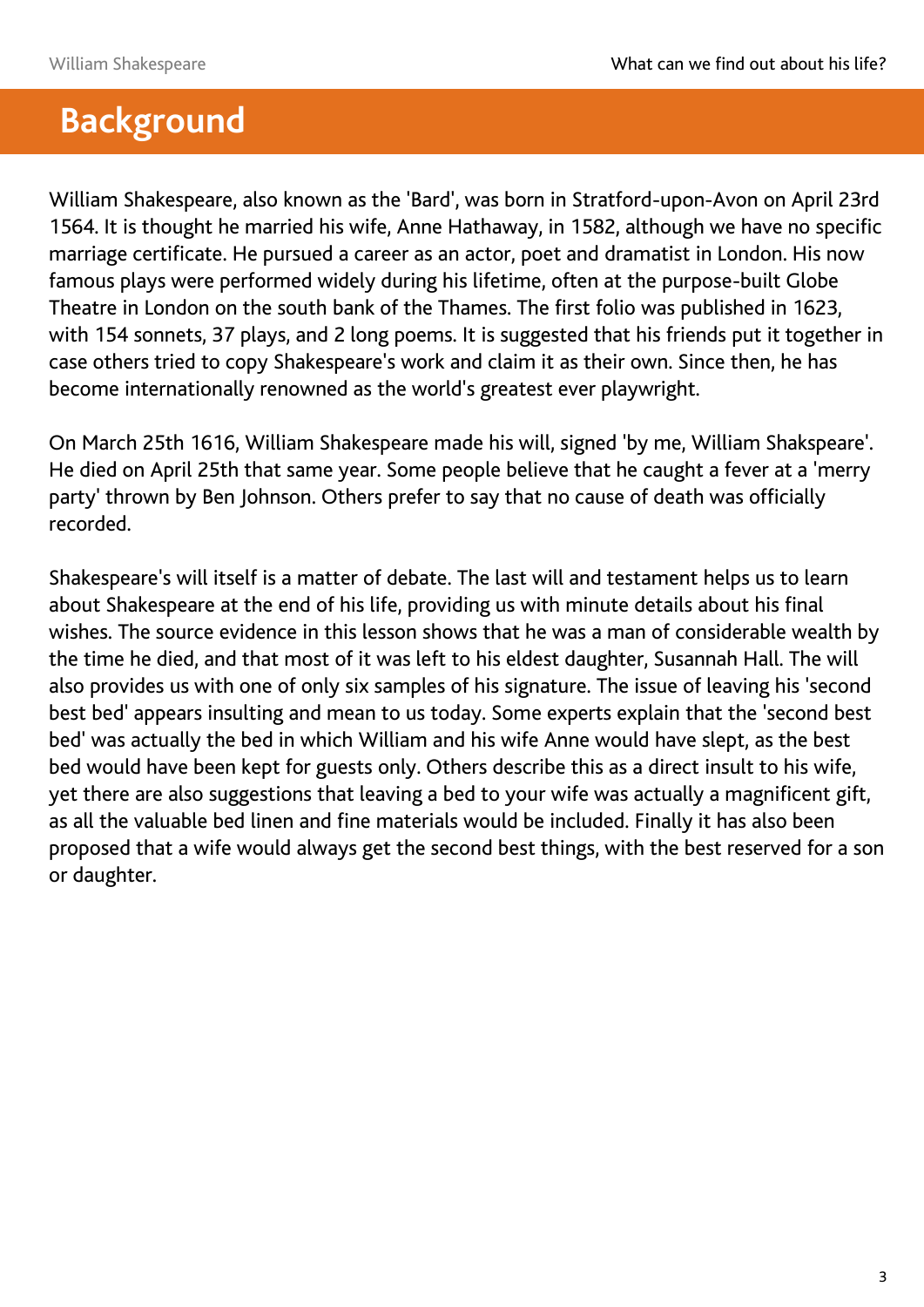## **Teacher's notes**

This lesson provides pupils with evidence about Shakespeare that differs from the traditional 'greatest playwright of all time' material that many will be used to. Useful for students studying life in Tudor times both from a History and English perspective, this lesson helps pupils examine Shakespeare as a person rather than a world famous writer. The material encourages pupils to challenge traditional expectations of Shakespeare. By investigating tax records together with his last will and testament, pupils are able to identify how Shakespeare avoided paying his tax and to develop their own theories about his final wishes. Clearly providing excellent cross-curriculum links with English and Drama studies, this lesson is invaluable to those studying Shakespearian times.

This lesson can form part of history studies relating to Tudor and Elizabethan times. As part of the National Curriculum requirements for History, this lesson offers breadth of study coverage for Britain 1500-1750 (9), specifically social changes. This lesson could also be used as part of the KS3 English curriculum as an introduction to Shakespeare

#### Sources

Source 1 : PROB 1/4

Source 2 : E 179/146/354

Source 3 : E 179/146/369

Source 4 : E 372/455

### Tasks

Look at Source 1

- 1. Take a look at these extracts from Shakespeare's will, 1616.
	- a) Write down what Shakespeare's bequests were to the following people
		- Susannah (eldest daughter)
		- Judith (second daughter)
		- Joan Hart (sister)
		- Joan's three sons (nephews)
		- Elizabeth Hall (granddaughter)
		- The poor of Stratford
		- Mr Thomas Combe (friend's nephew)
	- b) Who, in your opinion, is missing from the list above?
	- c) Who is put in charge of the will (the executor)?
	- d) What does Shakespeare leave to his wife?
	- e) Is there anything to suggest even this bequest is an afterthought?
	- f) Many experts suggest that this is in no way an insult -
	- g) suggest three alternative explanations for Shakespeare's gift.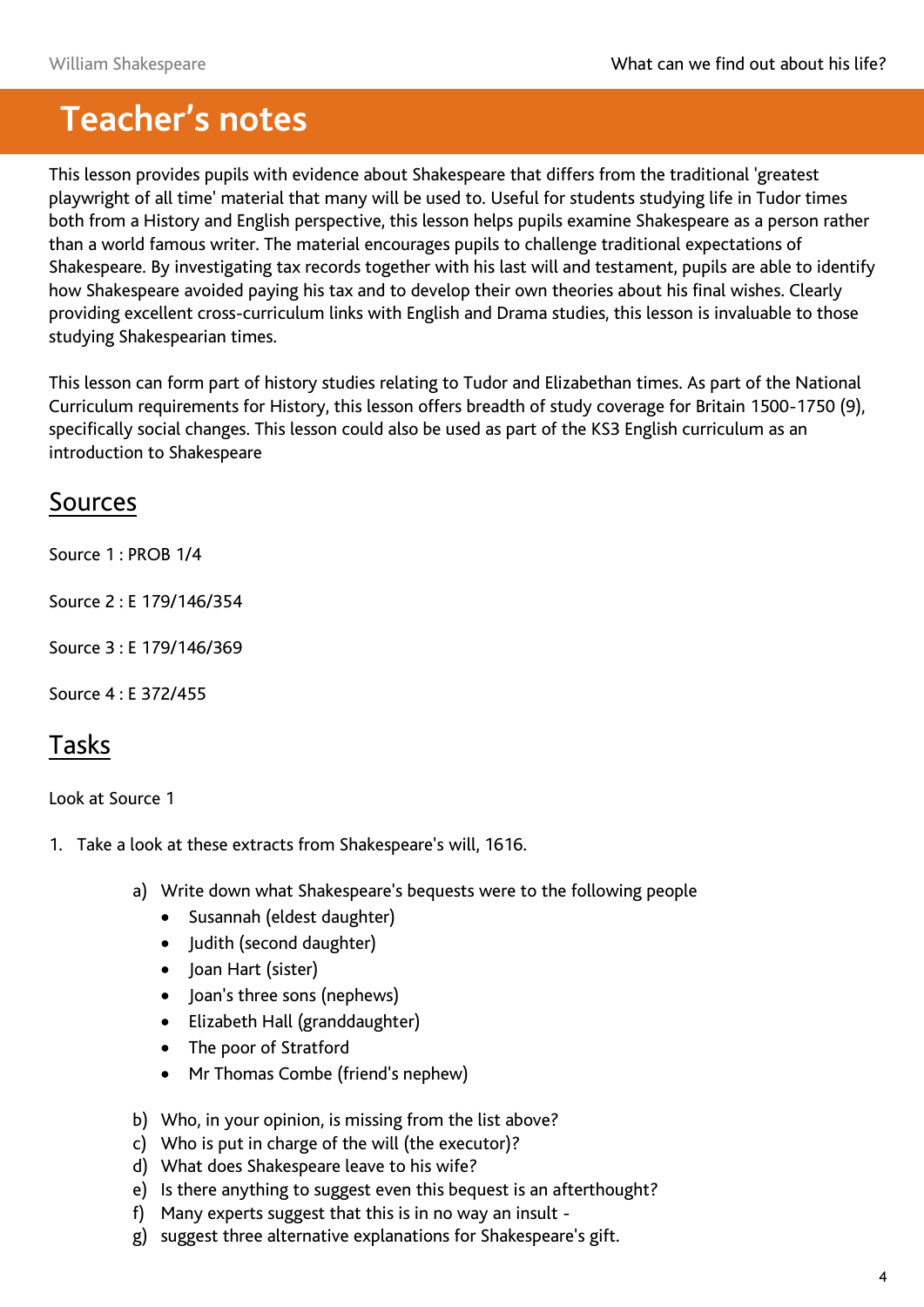Look at Source 2

- 2. This is an extract from a certificate made by the tax commissioners showing a list of people living in St.Helen's Bishopsgate, who had not paid their tax in November 1597 (this area of London was very close to Shoreditch where the Lord Chamberlain's company of actors performed).
	- a) How much are Shakespeare's goods valued at?
	- b) How much tax does Shakespeare owe?
	- c) This source shows 'defaulters' what do you think this means?
	- d) What has happened to Shakespeare? Why hasn't he paid his tax?

#### Look at Source 3

- 3. This is An extract from a list made by the tax commissioners of people living in St. Helen's Bishopsgate, who had not paid their tax in October 1598 (this area of London was very close to Shoreditch where the Lord Chamberlain's company of actors performed).
	- a) What is the difference in time between Source 2 and Source 3?
	- b) How much tax does Shakespeare now owe?

#### Look at Source 4

.

- 4. This entry (in Latin) is in the main account of the Exchequer (Pipe Roll) of 1599-1600, and shows details of what Shakespeare has owed for tax since 1597 when he was last known to have lived in St. Helen's, Bishopgate - this area was very close to Shoreditch where the Lord Chamberlain's company of actors performed.
	- a) The money owed by Shakespeare is now the 'business of' whom?
	- b) What does this evidence suggest?
	- c) What do you think Shakespeare has been up to between 1597 and 1599?

#### Look again at Sources 1-4

5. In 1561, Shakespeare's grandfather left a personal estate of £83 7s 6d. looking at the bequests in his will, what does this suggest about William Shakespeare's success? What do you think happened to his finances throughout his life?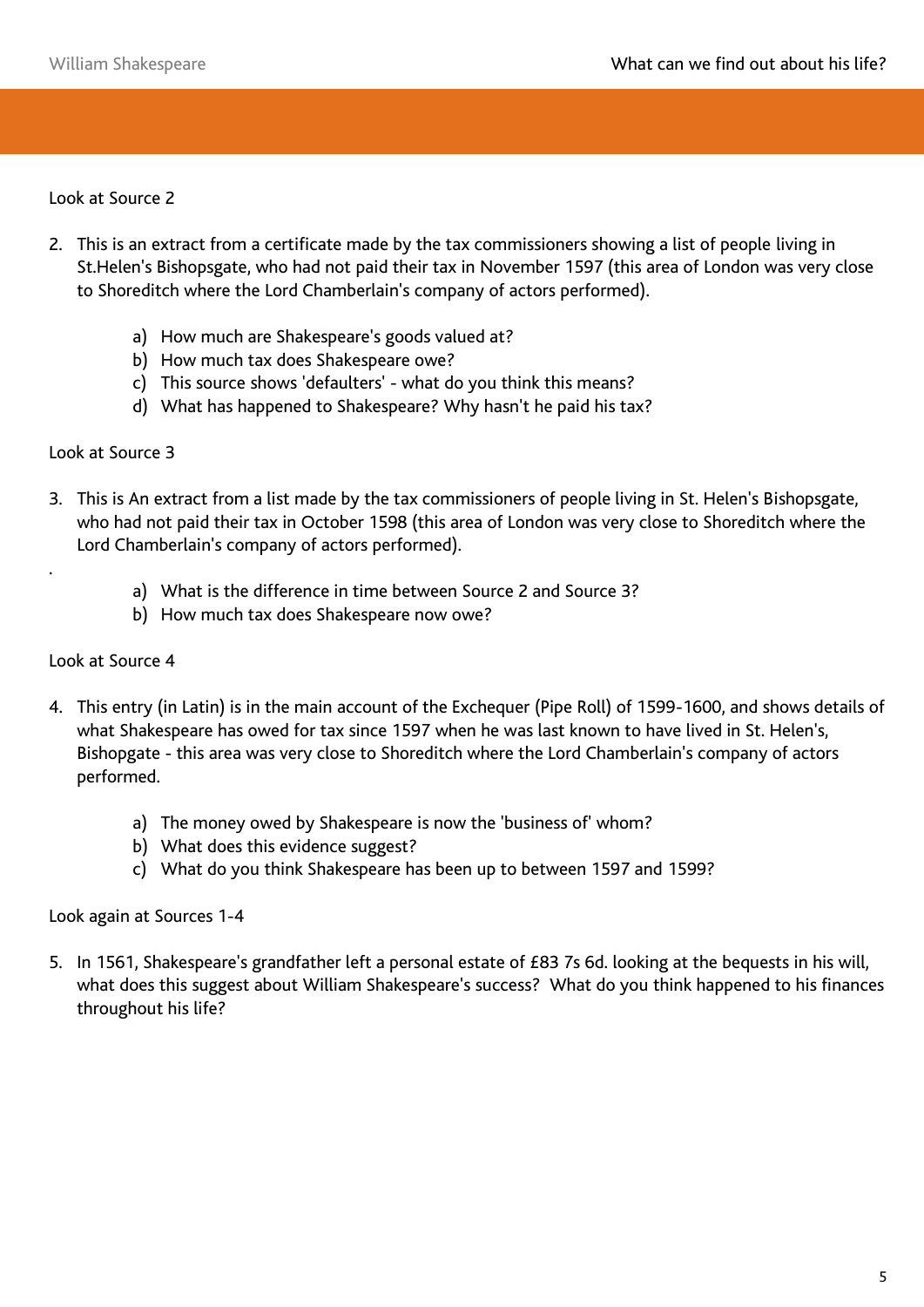## **Source One: Excerpts from Shakespeare's Will (PROB 1/4)**

 $H = 2400$ Lool Newy English furnits de la monde de la fait de la faire de la fait de la fait de la fait de la fait de la fait de la fait de la fait de la fait de la fait de la fait de la fait de la fait de la fait de la fait de la fait de la former sus for true famil 4 000. aquele Each a museuse Luzte the former logmong with go was my plate fit vate des me mie flu f pour chapmants suit Savo att Go To 4 Pour of a hours aforeflies for pomies to me Combs more work fer acque con qu'elle fait d'appel qu'il lequelle pour tres fait Church moffinge au loudis no Garatonnie Patral Coing & Long in Lenter Anote with to heavy of Chatfons for first and the me farmes parties program pardons laure toute & four san Engage Jean Avon pespousfait of fordon c mocrombe a mi anto gl gom mi Ge finis soundest nous chus agré da gles mostauxes Ponto me Garatomore neposi ano for tobiale - molto e final Et ny cause toute & sonos sun le mode for for over the of my plant of to fel for the day survier my should filler giet lile des ge disp fil y you'l Ofalla api par formos composés papa mois plus aporte a ag to my Lomo ni Lano John Lale yout a my powia chefs ...

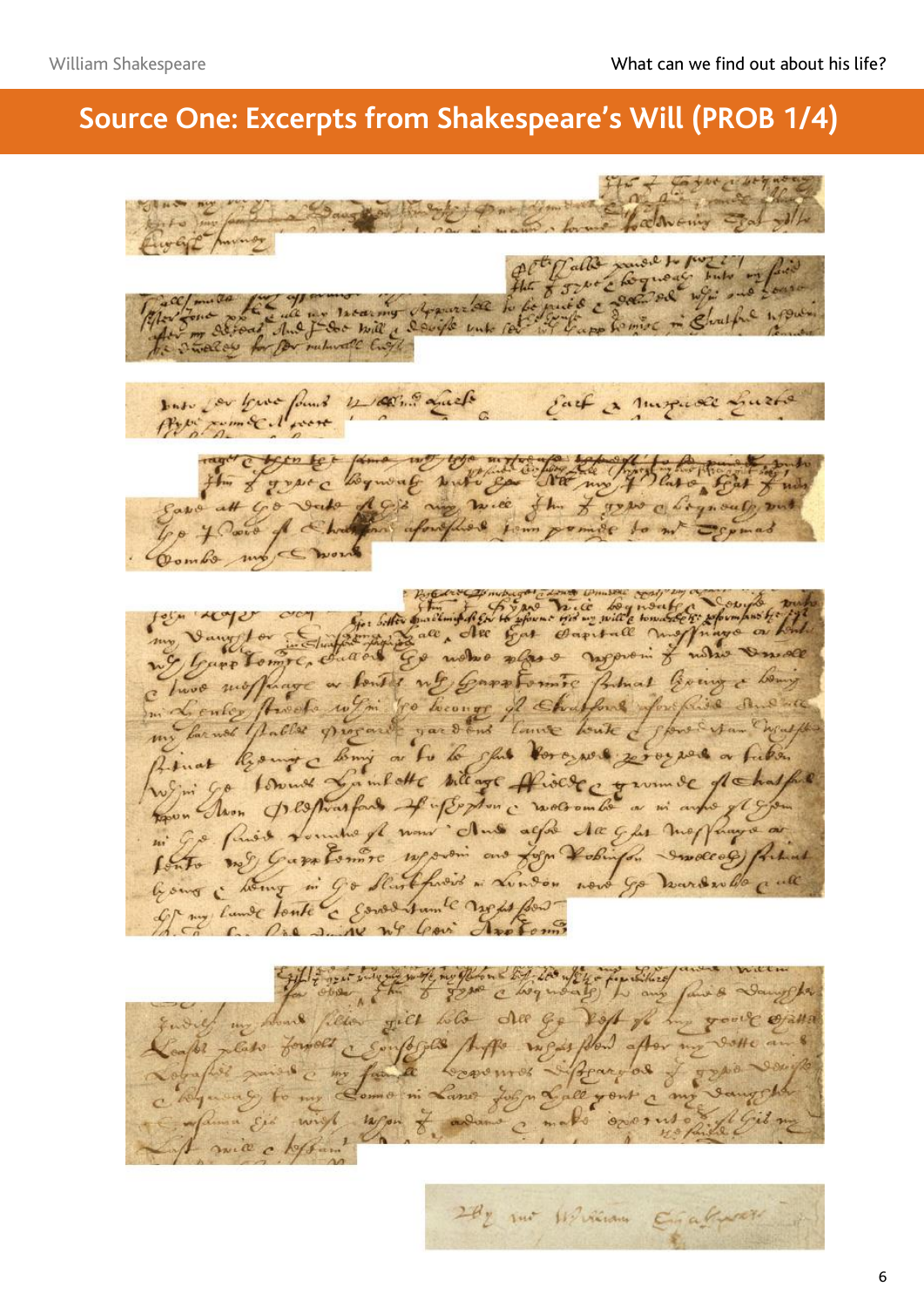#### **Source One: Transcript of Excerpts from Shakespeare's Will in original language (PROB 1/4)**

'.....Item I Gyve & bequeath unto my sonne in L[aw] Daughter Judyth One Hundred & ffyftie poundes of lawfull English money.....

.....Item I gyve and bequeath unto my saied sister Jone XXli & all my wearing Apparrell to be paied and delivered within one yeare after my deceas And I doe will & devise unto her the house with thappurtenances in Stratford wherein she dwelleth for her naturall lief.....

.....unto her three sonnes William Harte (name omitted) Hart & Michaell Harte ffyve poundes A peece.....

.....Item I gyve & bequeath unto her the saied Elizabeth Hall All my Plate (except my brod silver & gilt bole) that I now have att the date of this my will Item I gyve & bequeath unto the Poore of Stratford aforesaied tenn poundes to Mr Thomas Combe my Sword.....

.....Item I Gyve Will bequeth & devise unto my Daughter Susanna Hall for better enabling of her to performe this my will & towardes the performans thereof All that Capitall Messuage or tenemente with thappurtenances in Stratford aforesaid called the newe place wherein I nowe dwell & two messuages or tenementes with thappurtenances scituat lyeing & being in Henley Streete within the borough of Stratford aforesaied And all my barnes stables Orchardes gardens landes tenementes & hereditaments whatsoever scituat lyeing & being or to be had Receyved perceyved or taken within the townes Hamlettes villages Fieldes & groundes of Stratford upon Avon Oldstratford Bushopton & Welcombe or in anie of them in the saied countie of warrwick And alsoe All that Messuage or tenemente with thappurtenances wherein one John Robinson dwelleth scituat lyeing & being in the blackfriers in London nere the Wardrobe & all other my landes tenementes & hereditamentes whatsoever.....

.....Item I gyve unto my wiefe my second best bed with the furniture Item I gyve & bequeath to my saied daughter Judith my broad silver gilt bowl. All the Rest of my goodes Chattel[s] Leases plate Jewels & household stuffe whatsoever after dettes and Legasies paied & my funerall expences discharged I gyve devise & bequeath to my Sonne in Lawe John Hall gent & my daughter Susanna his wief whom I ordaine & make executors of this my Last will & testament.....'

{signed}By me William Shakspeare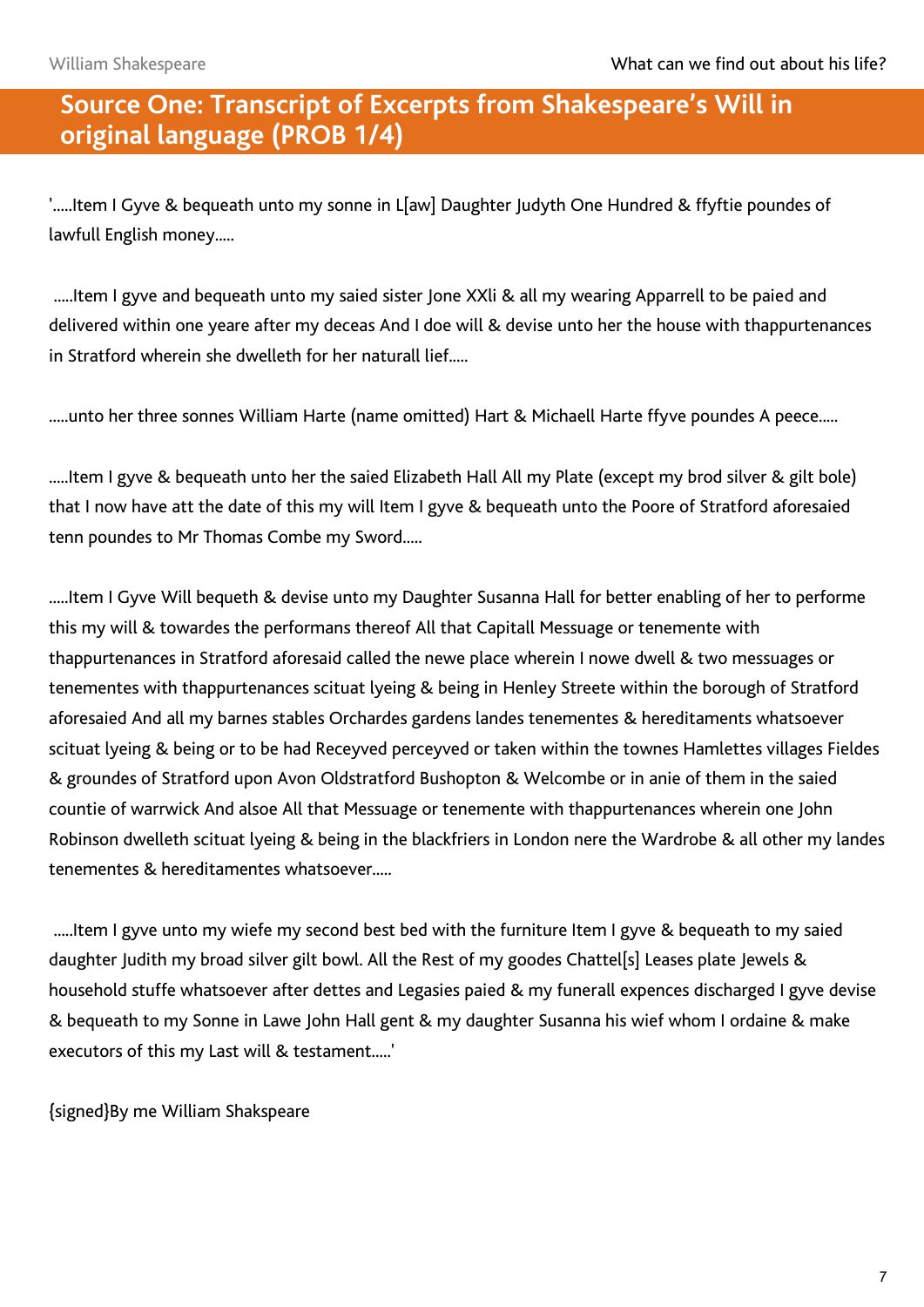#### **Source One: Transcript of Excerpts from Shakespeare's Will in modern language (PROB 1/4)**

.....I leave one hundred and fifty pounds of legal English money to my son-in-law (deleted in will) daughter Judith.....

.....I leave to my sister, Joan, 20 pounds and all my clothes, which she should receive by the end of the first year after my death. I also give her the house in Stratford and everything belonging to it, for her to live in for the rest of her life.....

.....I leave to each of her three sons, William Harte, (first name is missing) Hart & Michael Harte, five pounds each.....

.....I leave to Elizabeth Hall all my plate (except my broad silver gilt bowl) that I have at the time of this will. I leave 10 pounds to the poor people of Stratford and my sword to Sir Thomas Combe.....

.....I leave to my daughter Susanna Hall (so that she is able to carry out my wishes in this will more easily), my house and lands in Stratford called New Place where I now live, two houses with lands in Henley Street in Stratford, and all my barns, stables, orchards, gardens, lands and houses in the towns hamlets, villages, fields & grounds of Stratford-upon-Avon, Oldstratford Bushopton & Welcombe in the county of Warwick. I also leave to her the house and lands in which John Robinson lives, near the Wardrobe in Blackfriars, London, and all my other lands and buildings.....

.....(the next sentence has been added in the space between the lines) I leave my second best bed with all the bedding and curtains to my wife. I leave my broad silver gilt bowl to my daughter Judith. After my debts have been paid, these gifts in my will have been given and the costs of my funeral have been paid, I leave all the rest of my belongings, leases, plate, jewels and household stuff to my son-in-law John Hall and my daughter Susanna, his wife, who are the executors of this will.....

(signed) By me William Shakspeare

Notes: li = pounds sterling Roman numerals:  $x = 10$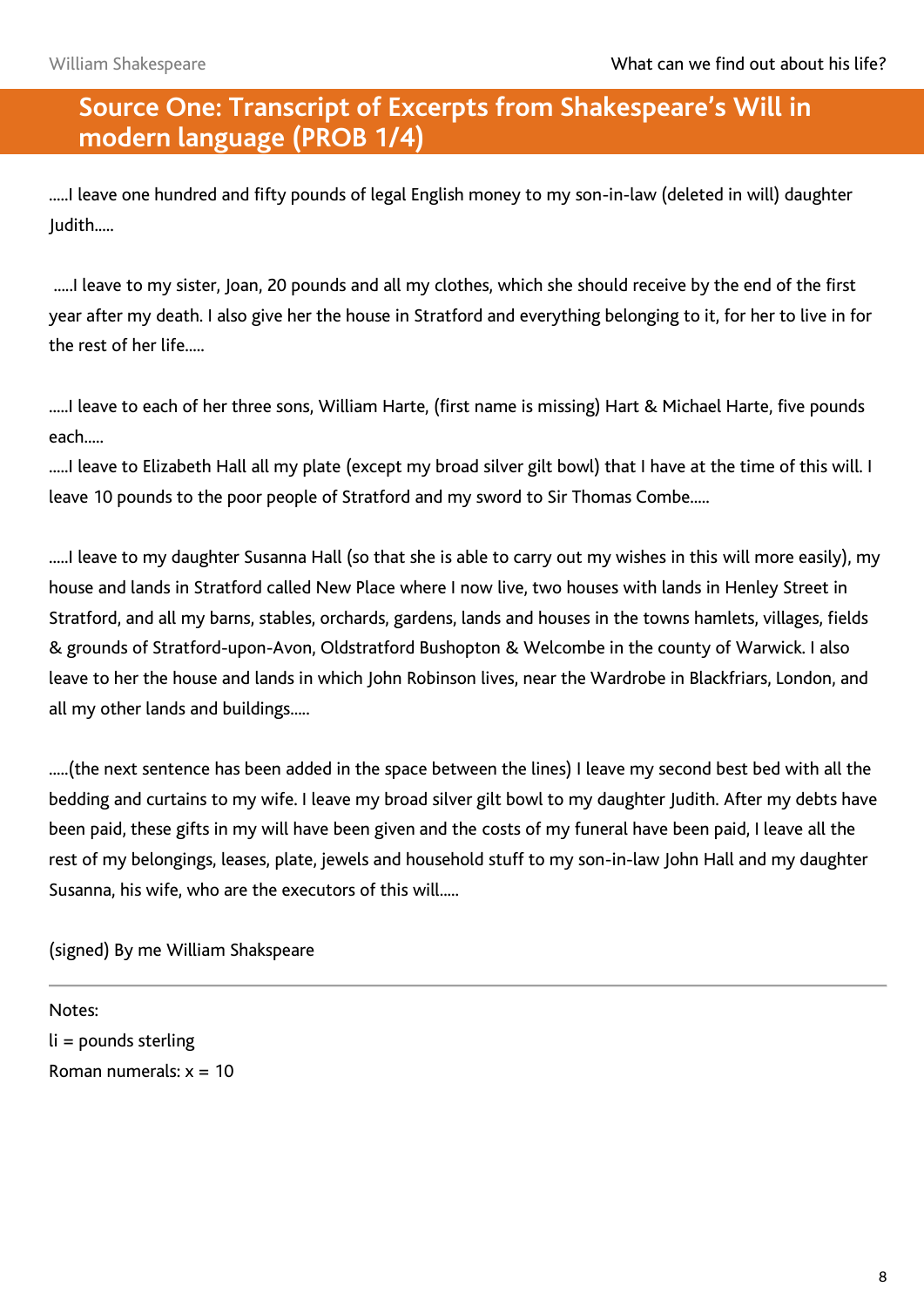#### **Source Two: Extract from a certificate by London tax commissioners 1597 (E 179/146/354)**

no aguagu **SASS**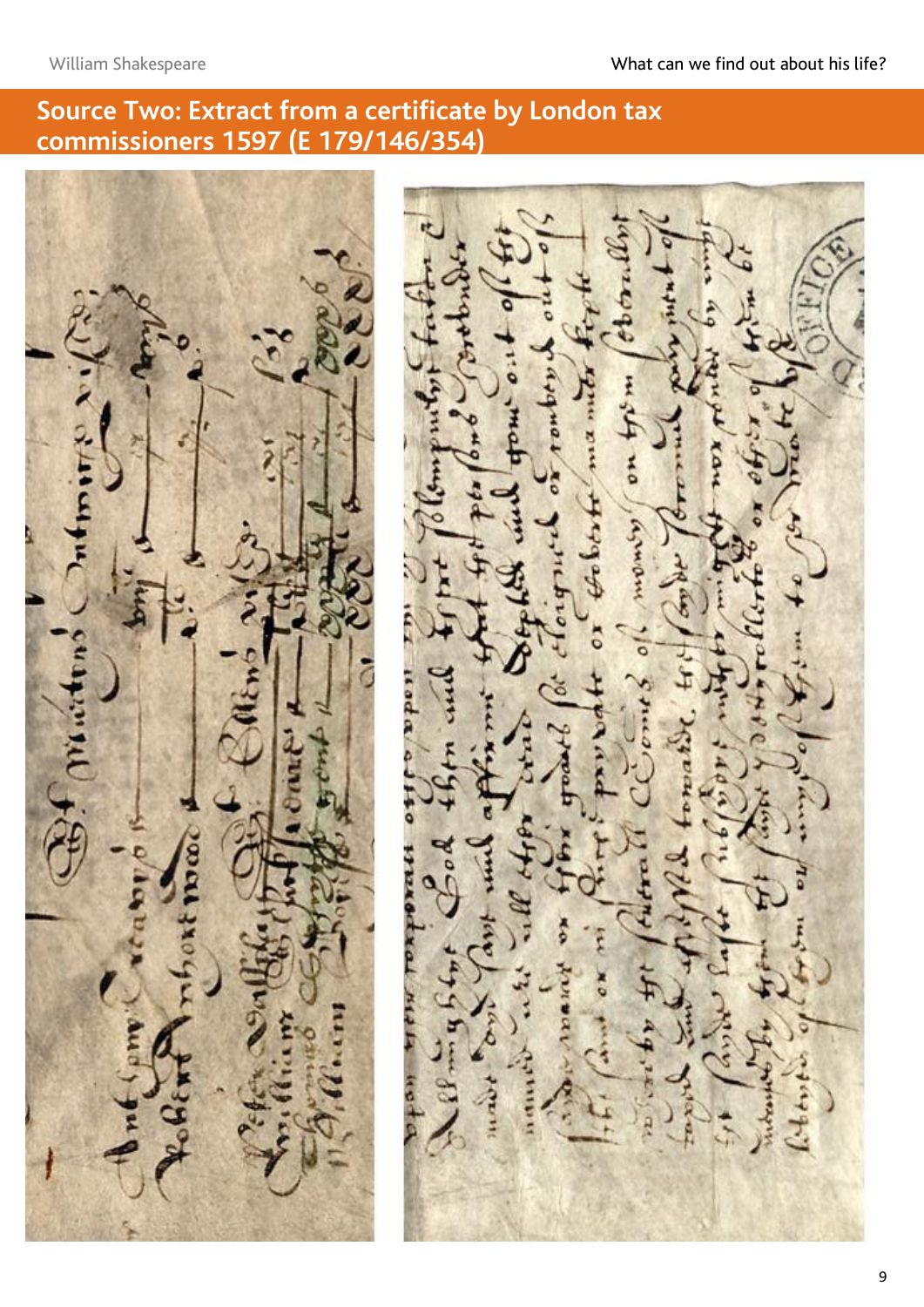#### **Source Two: Transcript of an extract from a certificate by London tax commissioners 1597 (E 179/146/354)**

St Martyns Outwhiche parishe.

Anthony Treavys.........viii li ......viii s Robert Whorewood........ v li ...... v s

#### St Ellens parishe.

Peter Dallila........... I li ....... I s William Shackspeare........ v li........ v s Thomas Smythe gent........ xxx li ...... xxx s William Boyele........... xxx li ...... xxx s

....... dyd saye and affirme that the persons hereunder named are all other dead departed and gone out of the sayd warde or their goodes so eloigned or conveyed out of the same or in suche pryvate or coverte manner kepte whereby the severall Sommes of money on them severally taxed and assessed towardes the sayde second payment of the sayde laste subsydye nether might nor coulde by anye meanes by them the sayde Pettycollectors or ether of them be leveyed of them or anye of them to her majestie's use.

## Source Two: Transcript in modernised language (E 179/146/354)

St Martyns Outwhiche parishe.

Anthony Treavys.........viii li ......viii s Robert Whorewood........ v li ...... v s

St Ellens parishe.

Peter Dallila........... l li ....... l s William Shackspeare........ v li........ v s Thomas Smythe gent........ xxx li ...... xxx s William Boyele........... xxx li ...... xxx s

..........said that the people named on this list are either dead or have left this area or have taken their belongings out of the area or have secretly hidden them so that the tax collectors cannot charge them the correct amount of tax for the second payment which will be sent to Her Majesty (Queen Elizabeth I).

Notes: Each line contains the name of the person being taxed, the first number in the line is the value of their belongings and the second number (at the end of the line) is the amount of tax they have to pay at this collection. Therefore Anthony Trevys has goods worth ?8 and he therefore owes 8 shillings in tax.

| $li =$ pounds sterling | $x = 10$ |
|------------------------|----------|
| $s =$ shilling         | $v = 5$  |
|                        | $vi = 6$ |
| Roman numerals:        | iv $= 4$ |
| $c = 100$              | $i = 1$  |
| $l = 50$               |          |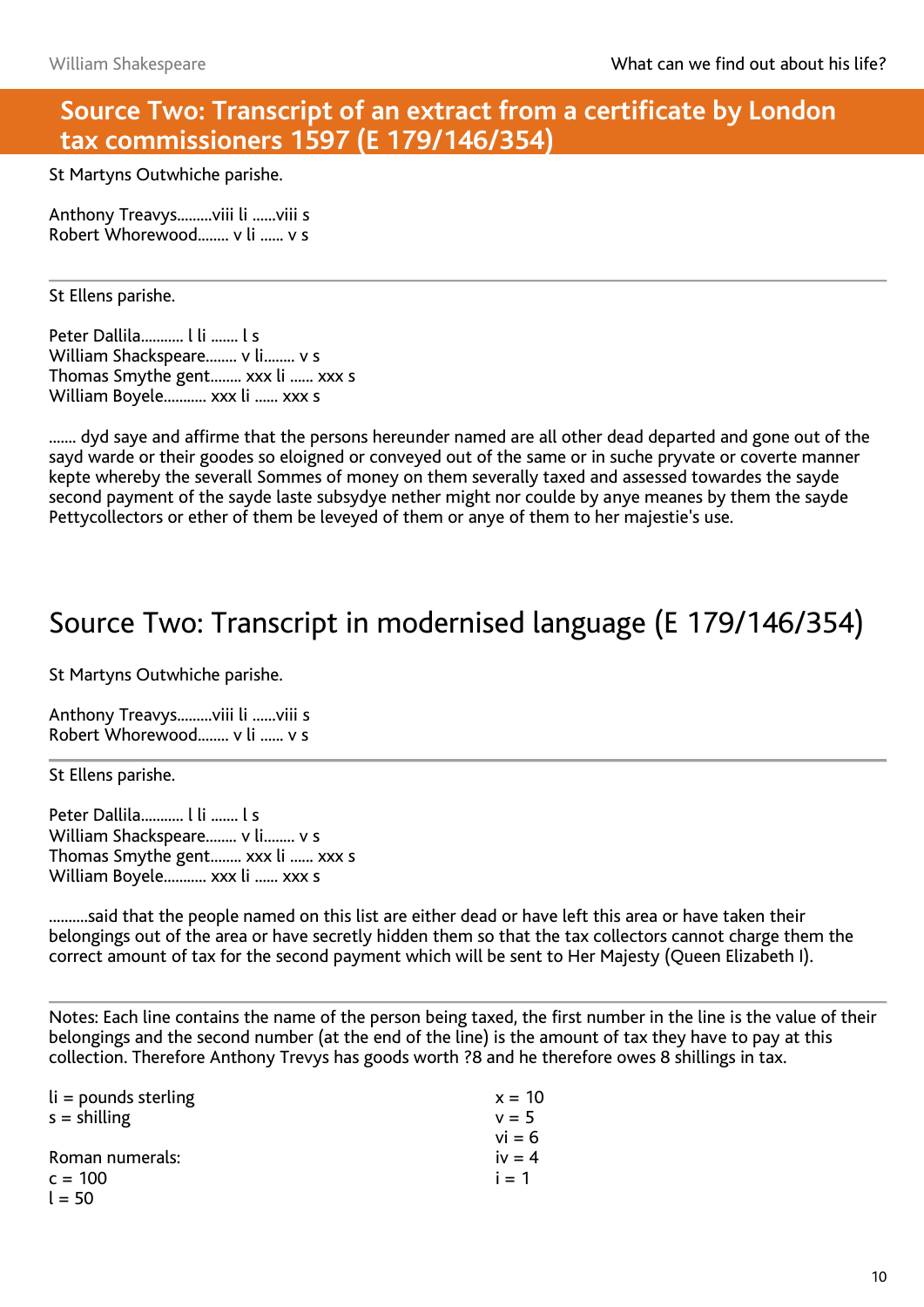### **Source Three: Extract from an indenture by London tax commissioners, 1598 (E 179/146/369)**

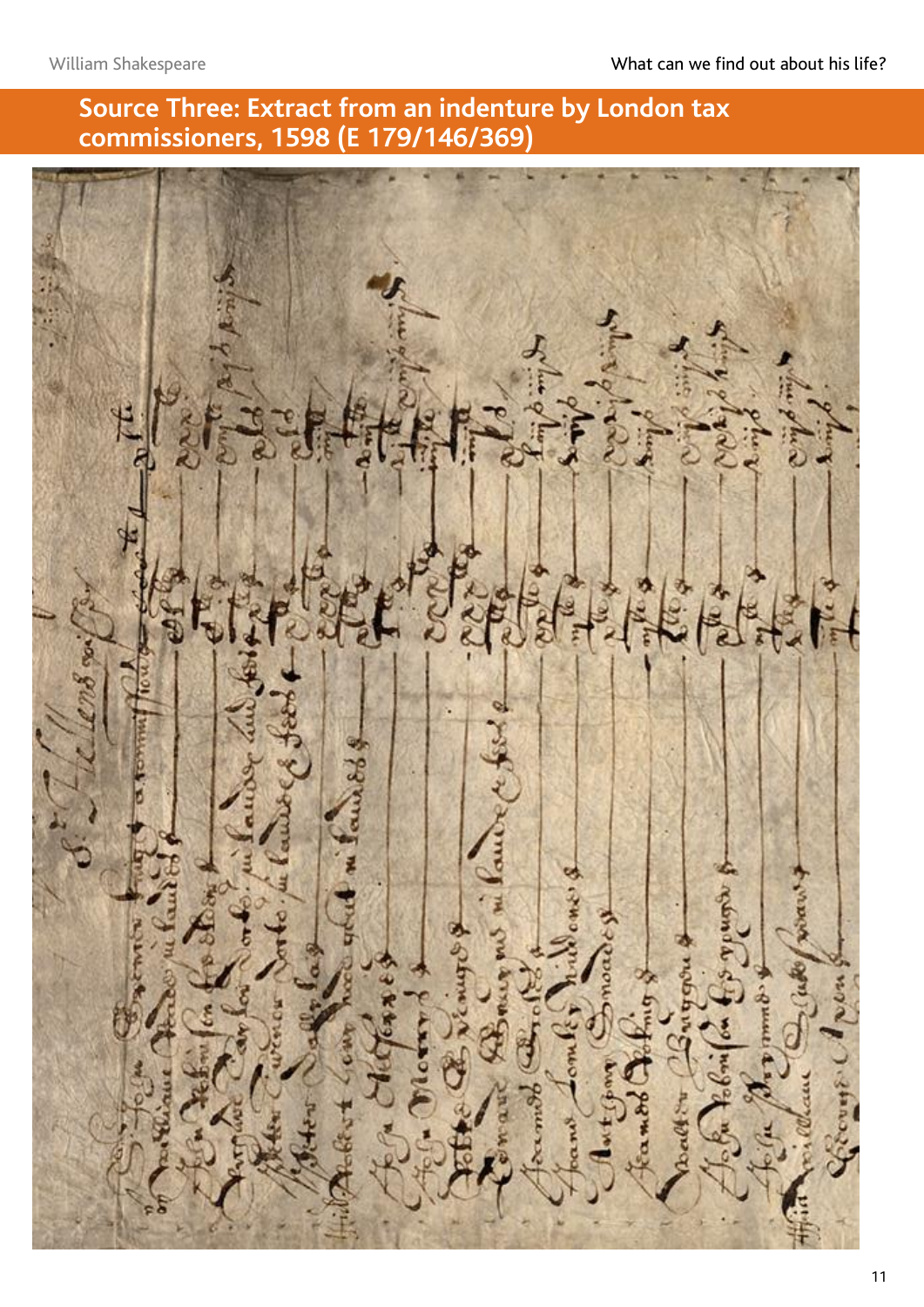#### **Source Three: Transcript of an extract from an indenture by London tax commissioners, 1598 (E 179/146/369)**

#### St Hellens parishe

 Sir John Spencer knight a commissioner..ccc li.... xl li William Reade in landes .......... cl li.... xxx li John Robinson the elder.........c li......xiii li vi s viii d Richard Taylor doctor in landes and fees..x li......xl s Peter Turnor doctor in landes & fees....x li......xl s Peter Dallyla................xxx li.....iiii li

#### Affid

 Robert Honeywood gent in landes.....xl li.....viii li John Allseppe..............l li.......vi li xiiis iiiid John Morrys.................xxx li.....iiii li Roberte Springe.............xxx li.....iiii li Edward Swayne in lande & fees......x li.......xl s James Scoles..............xx li....liiii s iiii d Joane Lomley widdowe............iii li.....viii s Anthony Snoade...............x li......xxvi s viii d James Roking..............iii li.....viii s Walter Briggen................v li.....xiiis iiiid John Robinson the yonger...........x li.....xxvis viiid John Scymme...............iii li....viii s

#### Affid

 William Shakespeare...........v li.....xiii s iiii d George Axon................iii li....viii s Edward Jackson..............iii li....viii s

Notes: Each line contains the name of the person being taxed, the first number in the line is the value of their belongings and the second number (at the end of the line) is the amount of tax they have to pay at this collection. Therefore Sir John Spencer has goods worth 300 and he therefore owes 40 in tax.

li = pounds sterling  $s =$ shilling

Roman numerals:

 $c = 100$  $l = 50$  $x = 10$  $v = 5$  $vi = 6$  $iv = 4$  $i = 1$ 

Affid. = affidavit: this indicates that the person has not paid the tax which he/her owes to the Exchequer.